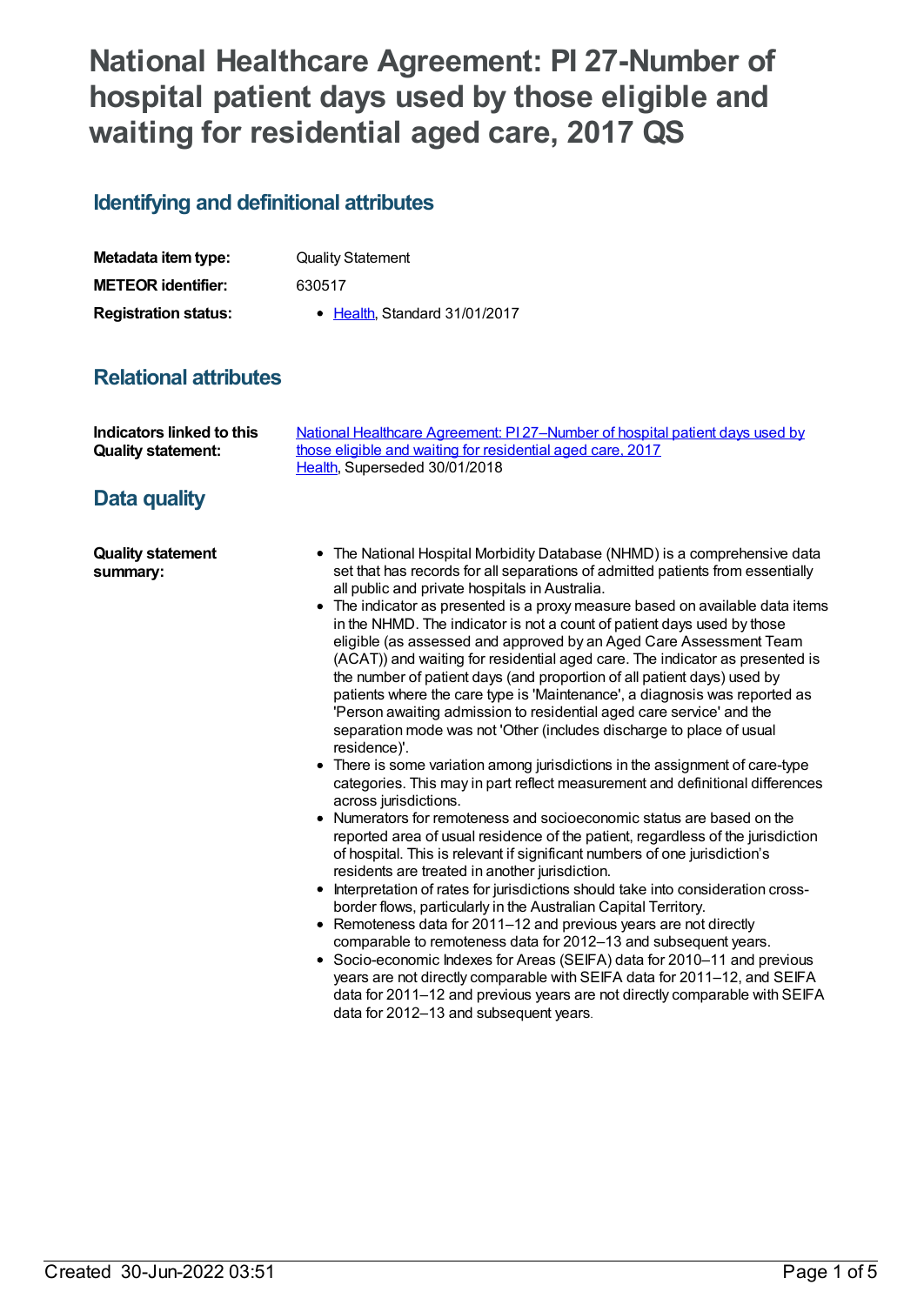|  | <b>Institutional environment:</b> The Australian Institute of Health and Welfare (AIHW) has calculated this indicator. |
|--|------------------------------------------------------------------------------------------------------------------------|
|--|------------------------------------------------------------------------------------------------------------------------|

The AIHW is a major national agency set up by the Australian Government under the *[Australian](http://www.legislation.gov.au/Series/C2004A03450) Institute of Health and Welfare Act 1987* to provide reliable, regular and relevant information and statistics on Australia's health and welfare. It is an independent corporate Commonwealth entity governed by a management board, and accountable to the Australian Parliament through the Health portfolio.

The AIHW aims to improve the health and wellbeing of Australians through better health and welfare information and statistics. It collects and reports information on a wide range of topics and issues, ranging from health and welfare expenditure, hospitals, disease and injury, and mental health, to ageing, homelessness, disability and child protection.

The Institute also plays a role in developing and maintaining national metadata standards. This work contributes to improving the quality and consistency of national health and welfare statistics. The Institute works closely with governments and non-government organisations to achieve greater adherence to these standards in administrative data collections to promote national consistency and comparability of data and reporting.

One of the main functions of the AIHW is to work with the states and territories to improve the quality of administrative data and, where possible, to compile national datasets based on data from each jurisdiction, to analyse these datasets and disseminate information and statistics.

The *[Australian](http://www.legislation.gov.au/Series/C2004A03450) Institute of Health and Welfare Act 1987*, in conjunction with compliance to the *[Privacy](https://www.legislation.gov.au/Series/C2004A03712) Act 1988*(Commonwealth), ensures that the data collections managed by the AIHW are kept securely and under the strictest conditions with respect to privacy and confidentiality.

For further information see the AIHW website [www.aihw.gov.au](http://www.aihw.gov.au/).

Data for the NHMD were supplied to the AIHW by state and territory health authorities under the terms of the National Health Information Agreement (see the following links): <http://www.aihw.gov.au/nhissc/> [/content/index.phtml/itemId/182135](file:///content/182135)

The state and territory health authorities received these data from public hospitals. States and territories use these data for service planning, monitoring and internal and public reporting. Hospitals may be required to provide data to states and territories through a variety of administrative arrangements, contractual requirements or legislation.

**Timeliness:** The reference period for these data is 2014–15. **Accessibility:** The AIHW provides a variety of products that draw upon the NHMD. Published

products available on the AIHW website are:

- *Admitted patient care*: *Australian hospital statistics* with associated Excel tables
- interactive data cubes for Admitted patient care (for principal diagnoses, procedures and diagnosis related groups).

These products may be accessed on the AIHW website at: <http://www.aihw.gov.au/hospitals/>.

**Interpretability:** Supporting information on the quality and use of the NHMD are published annually in *Admitted patient care: Australian hospital statistics* series of reports (technical appendixes), available in hard copy or on the AIHW website. Readers are advised to note caveat information to ensure appropriate interpretation of the performance indicator. Supporting information includes discussion of coverage, completeness of coding, the quality of Indigenous data, and changes in service delivery that might affect interpretation of the published data. Metadata information for the NMDS for Admitted patient care is published in the AIHW's online metadata repository, METeOR, and the *National health data [dictionary](file:///content/268110)*.

> The data quality statement for the 2014–15 NHMD can be accessed on the AIHW website at: /content/index.phtml/itemld/638202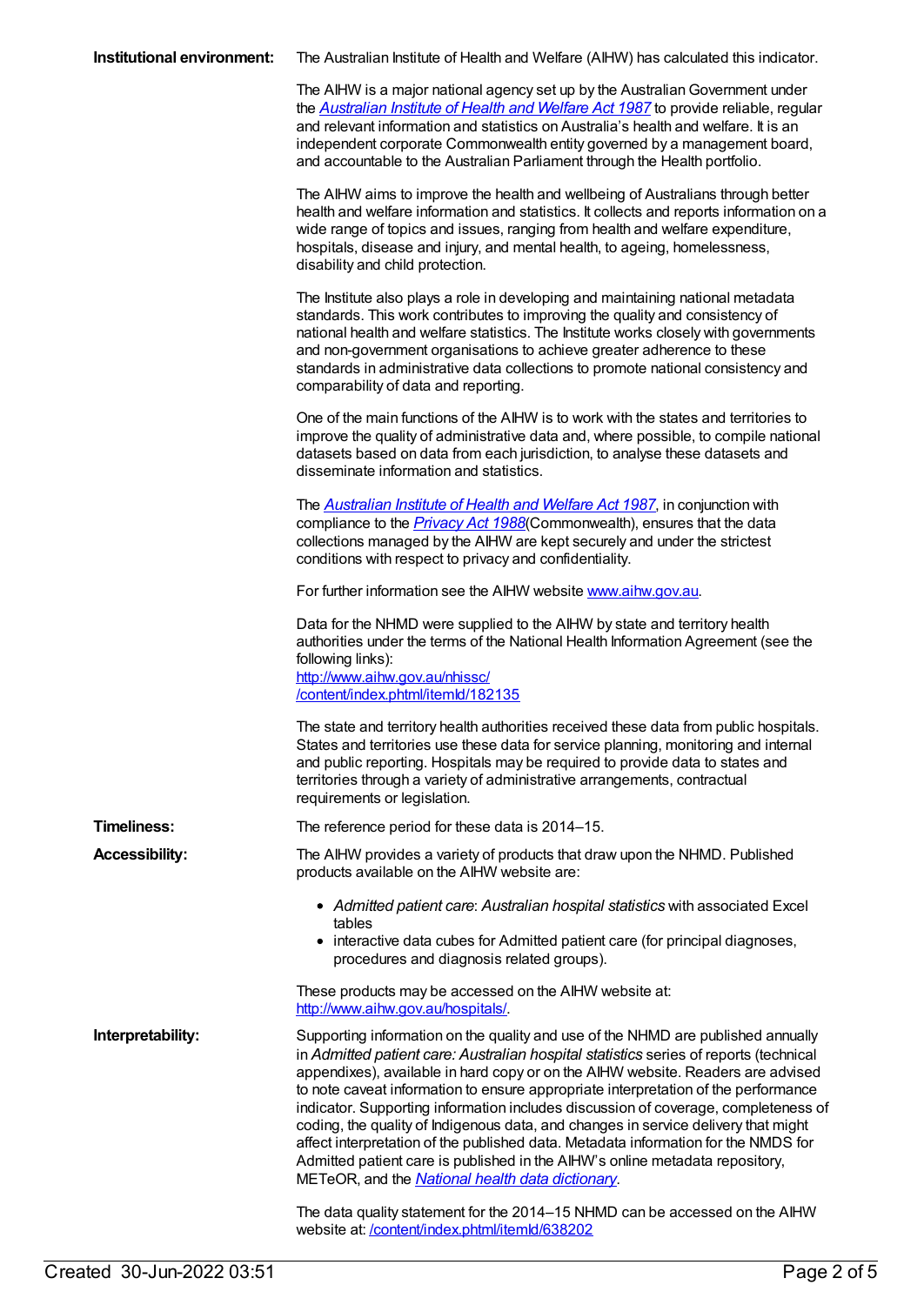**Relevance:** The purpose of the national minimum data set (NMDS) for Admitted patient care is to collect information about care provided to admitted patients in Australian hospitals. The scope of the NMDS is episodes of care for admitted patients in essentially all hospitals in Australia, including public and private acute and psychiatric hospitals, free-standing day hospital facilities, alcohol and drug treatment hospitals and dental hospitals. Hospitals operated by the Australian Defence Force, corrections authorities and in Australia's off-shore territories are not included. Hospitals specialising in dental, ophthalmic aids and other specialised acute medical or surgical care are included.

> The hospital separations data do not include episodes of non-admitted patient care provided in outpatient clinics or emergency departments.

This indicator is a proxy indicator.

Analyses by remoteness and socioeconomic status are based on the Statistical Area Level 2 (SA2) of usual residence of the patient. The SEIFA categories for socioeconomic status represent approximately the same proportion of the national population, but do not necessarily represent that proportion of the population in each state or territory (each SEIFA decile or quintile represents 10% and 20% respectively of the national population).

The SEIFA scores for each SA2 are derived from 2011 Census data and represent the attributes of the population in that SA2 in 2011.

In 2011, the ABS updated the SEIFA, based on the 2011 Australian Bureau of Statistics (ABS) Census of Population and Housing. The new SEIFA will be referred to as SEIFA 2011, and the previous SEIFA as SEIFA 2006. Data for 2007–08 through to 2010–11 reported for SEIFA quintiles and deciles are reported using SEIFA 2006 at the Statistical Local Area (SLA) level. Data for 2011–12 are reported using SEIFA 2011 at the SLA level. Data for 2012–13 are reported using SEIFA 2011 at the SA2 level. The AIHW considers the change from SEIFA 2006 to SEIFA 2011, and the change from SLA to SA2 to be series breaks when applied to data supplied for this indicator. Therefore, SEIFA data for 2010–11 and previous years are not directly comparable with SEIFA data for 2011–12, and SEIFA data for 2011–12 and previous years are not directly comparable with SEIFA data for 2012–13 and subsequent years.

Patient days are reported by jurisdiction of hospitalisation, regardless of the jurisdiction of residence. Hence, rates represent the number of patient days for patients living in each remoteness area or SEIFA population group (regardless of their jurisdiction of usual residence) divided by the total number of patient days for patients living in that remoteness area or SEIFA population group hospitalised in the reporting jurisdiction. This is relevant if significant numbers of one jurisdiction's residents are treated in another jurisdiction (for example, the Australian Capital Territory).

'Other Australians' includes separations for non-Indigenous people and those for whom Indigenous status was not stated.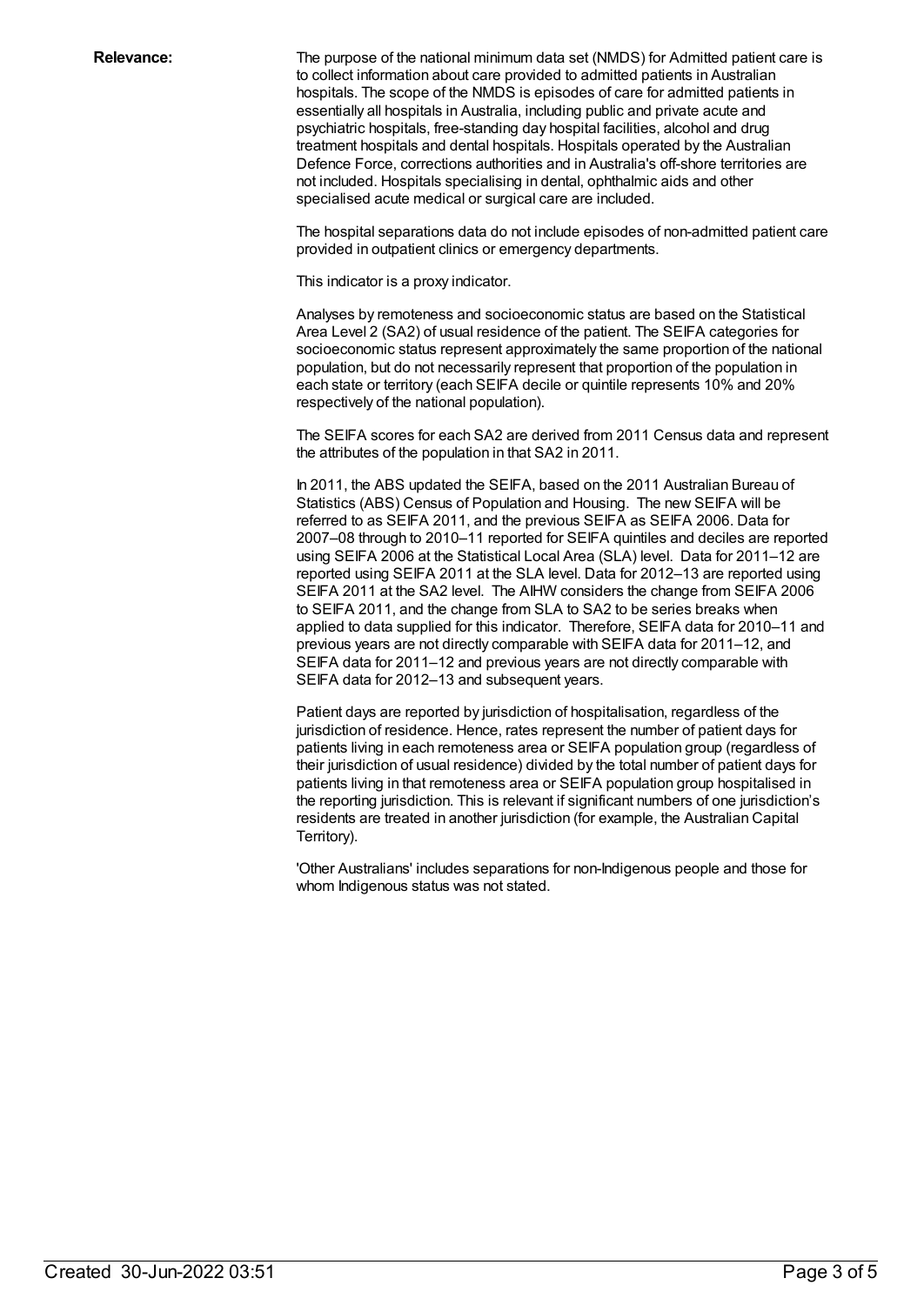**Accuracy:** For 2014–15, almost all public hospitals provided data for the NHMD, with the exception of all separations for a mothercraft hospital in the Australian Capital Territory.

> The majority of private hospitals provided data, with the exception of the private day hospital facilities in the Australian Capital Territory and the Northern Territory.

States and territories are primarily responsible for the quality of the data they provide. However, the AIHW undertakes extensive validation on receipt of data. Data are checked for valid values, logical consistency and historical consistency. Where possible, data in individual data sets are checked against data from other data sets. Potential errors are queried with jurisdictions, and corrections and resubmissions may be made in response to these queries. The AIHW does not adjust data to account for possible data errors or missing or incorrect values.

There is some variation among jurisdictions in the assignment of care type categories, this may in part reflect measurement and definitional differences across jurisdictions.

The NHMD does not include data on ACAT assessments.

The AIHW report *Indigenous [identification](http://www.aihw.gov.au/publication-detail/?id=60129543215) in hospital separations data: quality report* (AIHW 2013) found that nationally, about 88% of Indigenous Australians were identified correctly in hospital admissions data in the 2011–12 study period, and the 'true' number of separations for Indigenous Australians was about 9% higher than reported. The report recommended that the data for all jurisdictions are used in analysis of Indigenous hospitalisation rates, for hospitalisations in total in national analyses of Indigenous admitted patient care. However, these data should be interpreted with caution as there is variation among jurisdictions in the quality of the Indigenous status data.

Cells have been suppressed to protect confidentiality where the presentation could identify a patient or a service provider or where rates are likely to be highly volatile, for example, where the denominator is very small. The following rules were applied:

- counts less than 3 were suppressed
- rates were suppressed where the numerator was less than 5 and/or the denominator was less than 1,000
- rates which appear misleading (for example, because of cross border flows) were also suppressed
- consequential suppression was applied where appropriate to protect confidentiality.